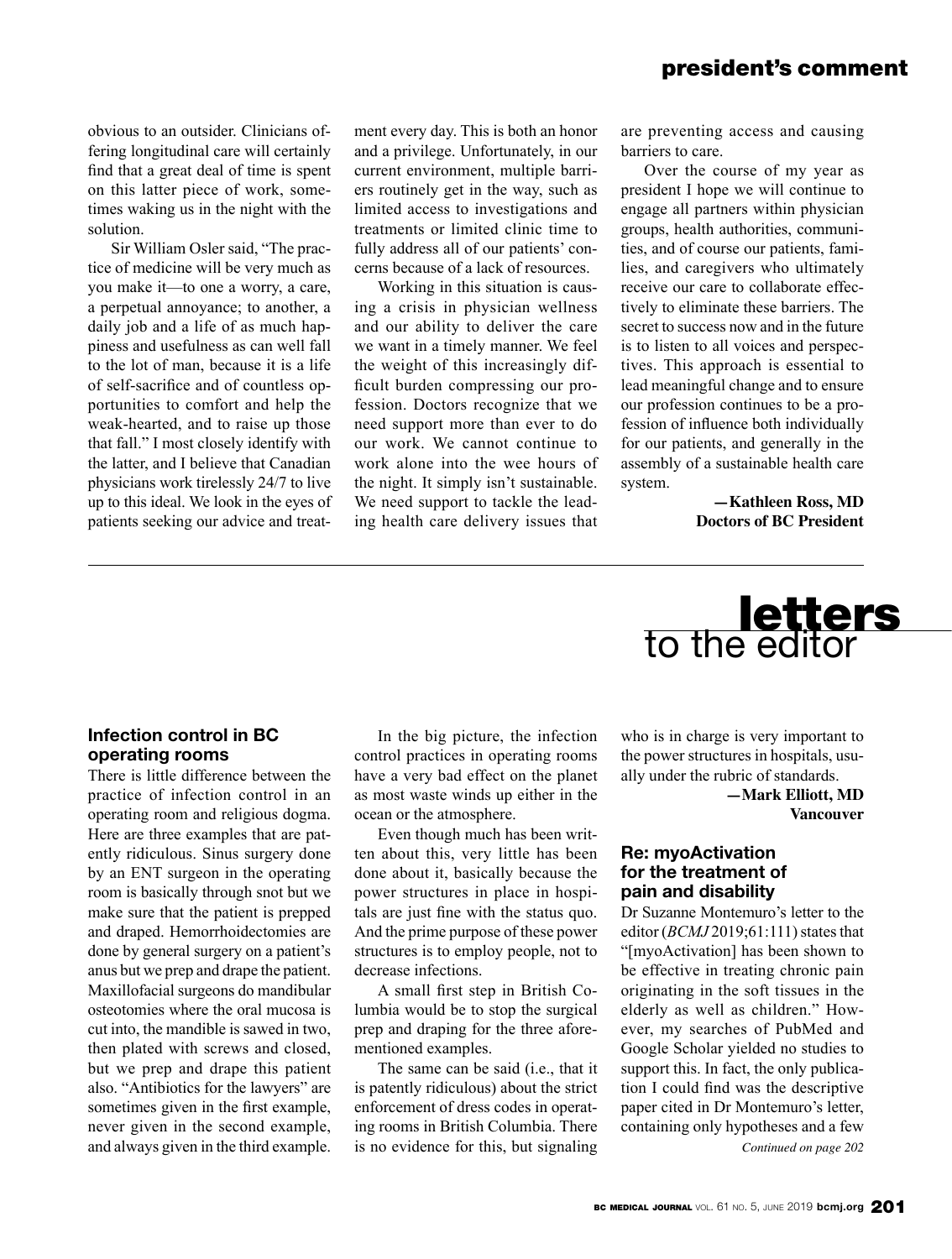# letters

#### *Continued from page 201*

case studies. This scarcely qualifies as evidence of efficacy, let alone effectiveness, of this intervention. While Dr Montemuro has had pain relief in association with this intervention, personal experience is simply that. As Hippocrates is quoted, "experience [is] fallacious, and judgment difficult."

Chronic pain is poorly understood and interventions are challenging to evaluate. Nonetheless, while good study design can be difficult and certainly should have biostatistical advice in the planning, the scientific method remains public domain software. Isolated case reports are no substitute.

#### **—Barry Koehler, MD, FRCPC Delta**

#### **Author replies**

My experience with myoActivation was the stimulus for writing the letter to the editor. As a skeptical physician I was impressed that it worked well and I wanted to learn more about the technique. I believe that myoActivation is an innovative methodology that can significantly benefit people living with chronic pain.

In your December 2018 letter to the editor in the *BCMJ* (regarding Dr Cadesky's article) [*BCMJ* 2018; 60:480] you stated "It's all about the patient . . . If change starts with what will benefit the patient and not what is perceived to benefit the system, better health care will ensue. We need flexibility and readiness to change as we try out any system. Indeed, that's how we practise patient care." I wholeheartedly agree!

Certainly more studies need to be completed to truly demonstrate myoActivation's effectiveness; myo-Activation does, however, have similarities with other commonly practised myofascial release and needling techniques. One difference with myoActivation is that MSP covers it and it is carried out by physicians trained in the technique. I have included references to studies on myofascial release and other needling techniques below.

A number of studies are ongoing in BC. I felt that including them in my previous letter would turn a letter to the editor into a full article. Studies are being carried out in Prince George (Dr Cameron Grose), at BC Children's Hospital (Dr Gillian Lauder), and at Vancouver Coastal Health (Barb Eddy, NP). Vancouver Community Pain Service has started a 1-year pilot program for chronic pain patients using myoActivation and other therapies in marginalized populations with mental health and addictions.

In your profile in *UBC Medicine* (Vol. 2, No. 1, Fall 2005) you say, "It's all about seeing the patient and making observations." Making careful clinical observation of abnormal anatomy and dysfunctional movement in chronic pain patients is the focus of myoActivation.

I encourage you to take a closer look at the myoActivation methodology.

**—Suzanne Montemuro, MD, CCFP Victoria**

#### Disclosure

Dr Koehler and I worked together at the Port Arthur Clinic in Thunder Bay, Ontario, in the 1970s.

#### Suggested reading **Muscle activation**

- Arguisuelas MD, Lison JF, Sanchez-Zuriaga D, et al. Effects of myofascial release in nonspecific chronic low back pain: A randomized clinical trial. Spine (Phila Pa 1976) 2017;42:627-634.
- Canadian Agency for Drugs and Technologies in Health. Dry needling and injection for musculoskeletal and joint disorders: A review of the clinical effectiveness, costeffectiveness, and guidelines. Ottawa, ON; CADTH Rapid Response Reports; 8 August 2016. Accessed 14 May 2019. www.ncbi.nlm.nih.gov/pubmedhealth/ PMH0089724.
- Cerezo-Téllez E, Lacomba MT, Fuentes-Gallardo I, et al. Dry needling of the trapezius muscle in office workers with neck pain. J Man Manip Ther 2016;24:223-232.
- Gattie E, Cleland JA, Snodgrass S, et al. The effectiveness of trigger point dry needling for musculoskeletal conditions by physical therapists: A systematic review and meta-analysis. J Orthop Sports Phys Ther 2017;47:133-149.
- Gerber LH, Shah J, Rosenberger W, et al. Dry needling alters trigger points in the upper trapezius muscle and reduces pain in subjects with chronic myofascial pain. PM R 2015;7:711-718.
- Hu HT, Gao H, Ma RJ, et al. Is dry needling effective for low back pain?: A systematic review and PRISMA compliant meta-analysis. Medicine (Baltimore) 2018;97:e11225.

We welcome original letters of less than 300 words; they may be edited for clarity and length. Letters may be emailed to journal@doctorsofbc.ca, submitted online at bcmj.org/submit-letter, or sent through the post and must include your mailing address, telephone number, and email address. All letter writers will be required to disclose any competing interests.

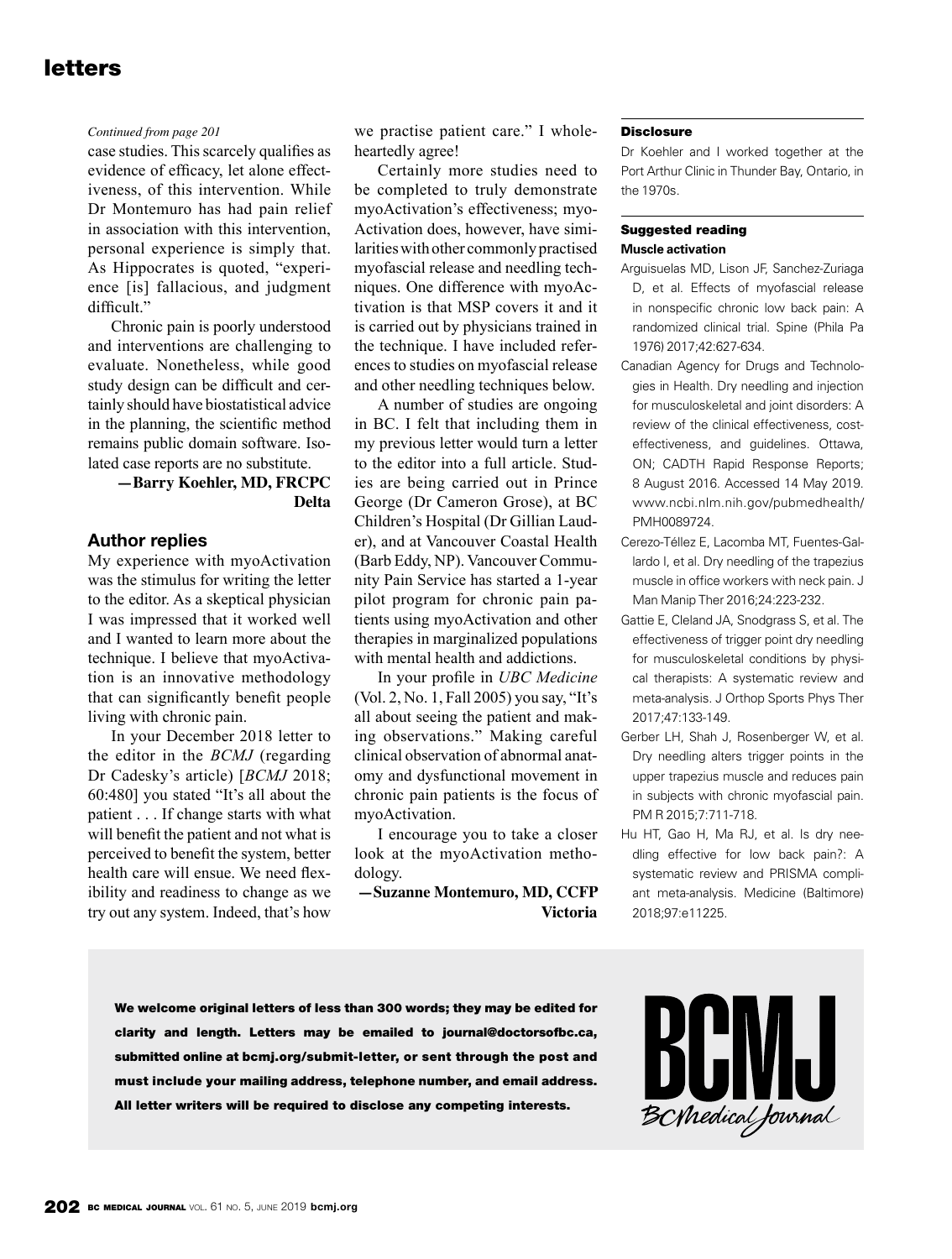- Kietrys DM, Palombaro KM, Azzaretto E, et al. Effectiveness of dry needling for upper-quarter myofascial pain: A systematic review and meta-analysis. J Orthop Sports Phys Ther 2013;43:620-634.
- Liu L, Hauang QM, Liu QG, et al. Effectiveness of dry needling for myofascial trigger points associated with neck and shoulder pain: A systematic review and meta-analysis. Arch Phys Med Rehabil 2015;96:944-955.
- Liu L, Huang QM, Liu QG, et al. Evidence for dry needling in the management of myofascial trigger points associated with low back pain: A systematic review and meta-analysis. Arch Phys Med Rehabil 2018;99:144-152.e2.
- Llamas-Ramos R, Pecos-Martin D, Gallego-Izquierdo T, et al. Comparison of the shortterm outcomes between trigger point dry needling and trigger point manual therapy for the management of chronic mechanical neck pain: a randomized clinical trial. J Orthop Sports Phys Ther 2014;44:852- 861.
- Mayoral O, Salvat I, Martin MT, et al. Efficacy of myofascial trigger point dry needling in the prevention of pain after total knee arthroplasty: A randomized, double-blinded, placebo-controlled trial. Evid Based Complement Alternat Med 2013;2013:694941.
- Pecos-Martín D, Montanez-Aguilera FJ, Gallego-Izquierdo T, et al. Effectiveness of dry needling on the lower trapezius in patients with mechanical neck pain: A randomized controlled trial. Arch Phys Med Rehabil 2015;96:775-781.
- Tekin L, Akarsu S, Durmus O, et al. The effect of dry needling in the treatment of myofascial pain syndrome: A randomized double-blinded placebo-controlled trial. Clin Rheumatol 2013;32:309-315.

#### **Scar release**

- Alster TS, Graham PM. Microneedling: A review and practical guide. Dermatol Surg 2018;44:397-404.
- Hou A, Cohen B, Haimovic A, et al. Microneedling: A comprehensive review. Dermatol Surg 2017;43:321-339.
- Orentreich DS, Orentreich N. Subcutaneous incisionless (subcision) surgery for the correction of depressed scars and wrinkles.

Dermatol Surg 1995;21:543-549.

Ramaut L, Hoeksema H, Pirayesh A, et al. Microneedling: Where do we stand now? A systematic review of the literature. J Plast Reconstr Aesthet Surg 2018;71:1-14.

## **A revolution in medical imaging is coming**

MRIs can cost millions to buy, hundreds of thousands yearly to maintain, and have a resolution of a few millimetres. Compare this to a machine that is a thousandfold cheaper to buy that provides images that are a million times cheaper to produce with a billion times the resolution. That is like buying a cellphone to take a picture at the resolution of an individual neuron.

And this technology is closer than you may think. The technology I am referring to is based on near-infrared light. Biological tissue scatters red light and silicon chips manufactured by the billions for cellphone cameras are very sensitive to it.

Remember when you were a kid in a tent in the backyard shining a flashlight onto the palm of your hand to make your hand light up? For illustration, take a laser pointer and shine it onto your finger. Your finger becomes translucent red because the laser's red light is scattered by the tissue. The scattering is random, so no information can be obtained about the tissue that it went through. But what if you could accurately measure both the angle of each ray of light and how faded in intensity it was by the finger it just went through? You could then reconstruct a holographic picture of the tissue that the beam of infrared light passed through.

In April 2018, Mary Lou Jepsen gave a TED Talk in Vancouver in which she described a prototype machine developed by her start-up, Open Water, which does exactly this. Basically that 30-ton MRI machine with its large magnet and liquid helium cooling system can be replaced with a wearable sensor weighing a few pounds.

When you shine red light onto a beaker of blood no light passes through. The blood totally absorbs the light. When going through tissue, light is scattered, which is why your finger is translucent red. Your body is 3% blood but a cancer over 1 millimetre or so develops a strange leaky vasculature that increases that amount to 15% in the tumor. This machine will be able to detect this at pretty much the cellular level of resolution.

This will profoundly alter the business model of screening for breast cancer. In my field of anesthesiology the potential is breathtaking because this imaging can now visualize and also alter the firing of neurons. Why use a pharmaceutical that has to be given in whopping big doses to cross the blood-brain barrier, poisoning the entire brain, to obtain adequate anesthesia in one part of the patient's body, when you can use a photon to pinpoint the anesthesia effect?

> **—Mark Elliott, MD Vancouver**

## **Re: Falling through the cracks**

My thanks to Ms Ono, Dr Friedlander, and Dr Salih for their article, "Falling through the cracks: How service gaps leave children with neurodevelopmental disorders and mental health difficulties without the care they need" [*BCMJ* 2019;61:114-124]. It is a powerful reminder that children grow up and develop into adults, with the spectrum of neurodevelopmental disorders continuing into adulthood.

I would like to advocate for the substantial number of adult individuals with neurodevelopmental disabilities presenting with mental health distress. These individuals do not have major neurodevelopmental disorders, but one or more specific neurodevelopmental disorders (e.g., speech, language, or communication disorders; ADHD; learning disorders; motor disorders; and others *Letters continued on page 204*